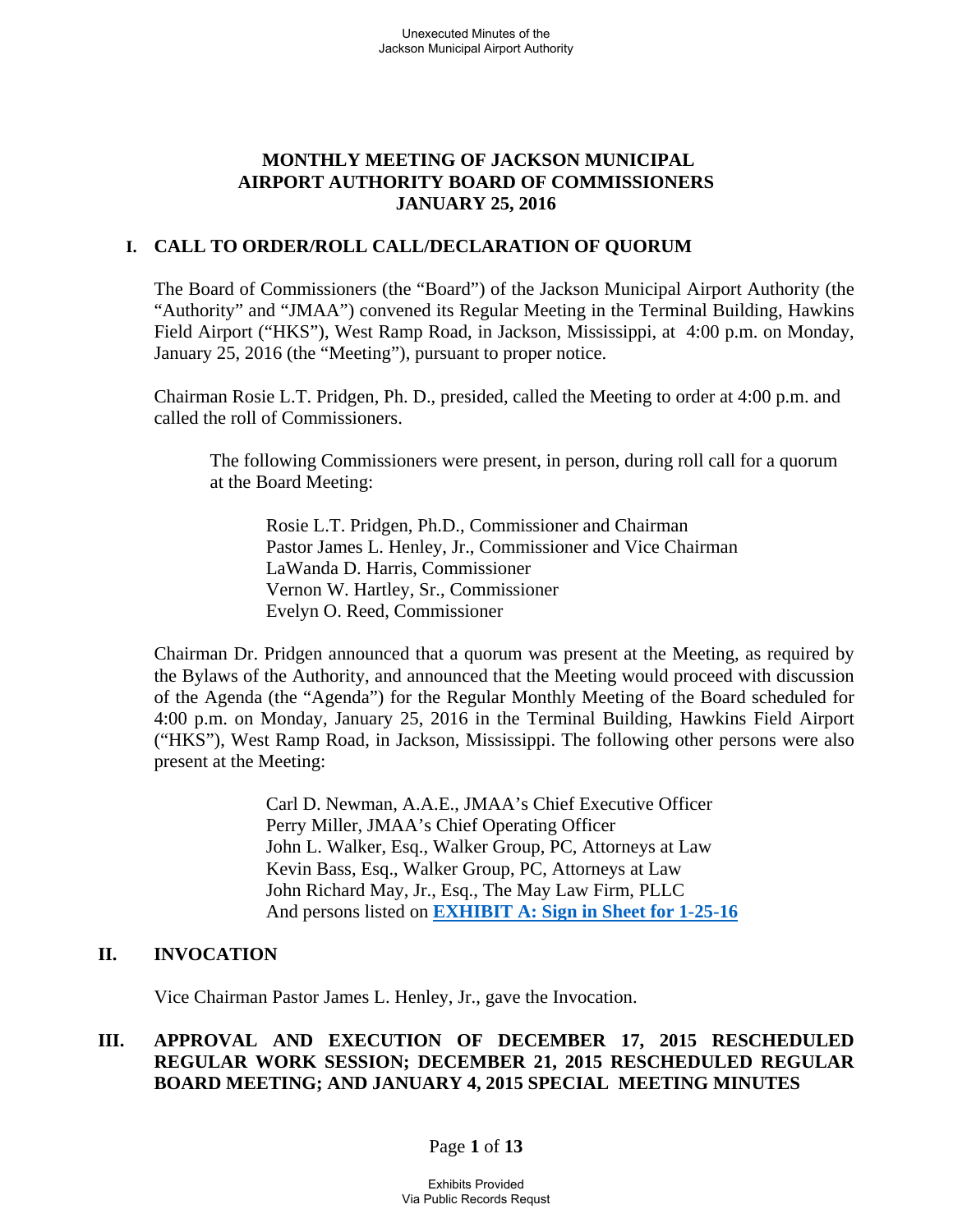- A. Rescheduled Regular Work Session of the Board of Commissioners, December 17, 2015
- B. Rescheduled Regular Meeting of the Board of Commissioners, December 21, 2015
- C. Special Meeting of the Board of Commissioners, January 4, 2016

## **RESOLUTION CY-2016-2**

#### **APPROVAL AND EXECUTION OF THE MINUTES FOR THE DECEMBER 2015 REGULAR RESCHEDULED MEETINGS AND JANUARY 4, 2016 SPECIAL MEETING**

After discussion and review and upon the motion made by Vice Chairman Pastor Henley, seconded by Commissioner Reed, the Minutes of the Rescheduled Regular Work Session, December 17, 2015; the Rescheduled Regular Board Meeting, December 21, 2015; and the Special Meeting, January 4, 2016 were approved by the affirmative votes of all Commissioners present, and the following resolution was made and entered.

**RESOLVED**, that the Board hereby approves the Minutes of the Rescheduled Regular Work Session, December 17, 2015; the Rescheduled Regular Board Meeting, December 21, 2015; and the Special Meeting, January 4, 2016, as presented and directs that said Minutes be filed in the appropriate Minute Book and Records of the Authority.

Yeas: Harris, Hartley, Henley, Pridgen, Reed Nays: None Abstentions: None

January 25, 2016

## **IV. PUBLIC COMMENTS**

None

## **V. REPORTS**

### **A. Chairman Dr. Pridgen**

Chairman Dr. Pridgen referenced the report given by her at the January 21,2016, Regular Work Session Meeting.

### **B. Chief Executive Officer**

Mr. Carl D. Newman, CEO, informed the Board that he distributed a document detailing the number of flights impacted by the inclement weather occurring from January 21 - 24, 2016.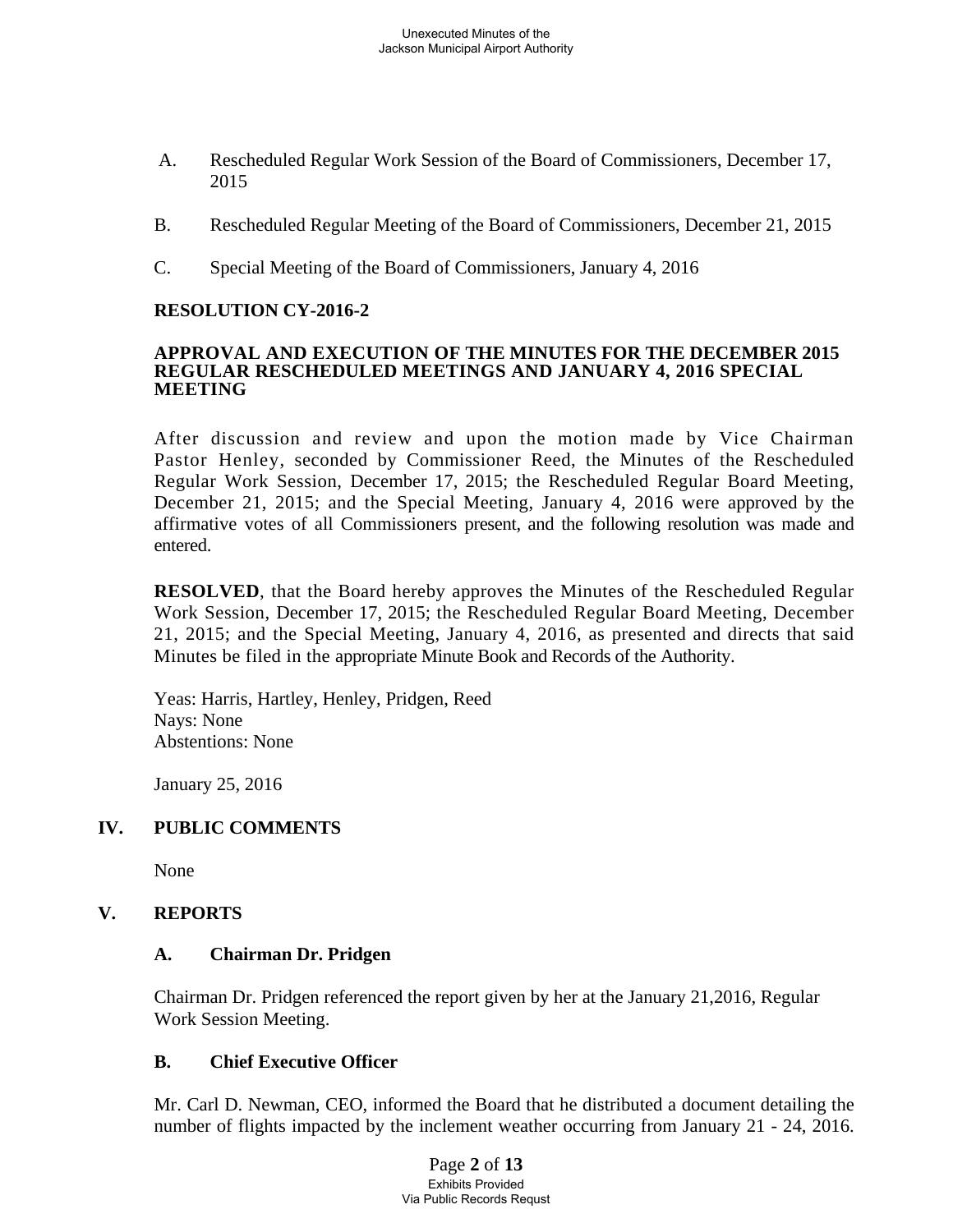The document is attached as an exhibit to the January 25, 2016 Board Meeting Minutes.

Mr. Newman then addressed comments to the Board as he went through Agenda items and made references to supporting documentation in the Packet for January 25, 2016 ("Meeting Packet"). The Meeting Packet is attached as an Exhibit, to the January 25, 2016 Regular Board Meeting Minutes.

| 1. Airport Project Manager Summary, Period Ending                                                                  |  |  |
|--------------------------------------------------------------------------------------------------------------------|--|--|
|                                                                                                                    |  |  |
|                                                                                                                    |  |  |
| $\mathbf{r}$ and $\mathbf{r}$ and $\mathbf{r}$ and $\mathbf{r}$ and $\mathbf{r}$ and $\mathbf{r}$ and $\mathbf{r}$ |  |  |

*2. Airport Activity Statistics Report, Period Ending*  December 31, 2015*..................................................................................... Page 14* 

### **C. Attorney**

Attorney Walker then addressed the Board and announced that the Magnolia Bar Association passed a Resolution opposing and denouncing any legislation by the Mississippi Legislature attempting to takeover JMAA and the City of Jackson's airports. Further, the Magnolia Bar will be issuing a press statement to announce its Resolution.

## **VI. ACTION ITEMS**

### **A. Financial Matters**

### **1.** *Financial Reports for December 2015:*

Chairman Dr. Pridgen directed the Board's attention to the Balance Sheet, Income Statement and the Claims Docket for December, 2015, included in the Packet.

## **RESOLUTION CY-2016-3**

## **RESOLUTION ACCEPTING/APPROVING DECEMBER 2015 FINANCIAL REPORTS**

Upon motion by Vice Chairman Pastor Henley, seconded by Commissioner Hartley, the following **RESOLUTION** was made and approved by unanimous vote.

**WHEREAS,** the Board of Commissioners (the "Board") of the Jackson Municipal Airport Authority (the "Authority") reviewed and considered the Authority's Balance Sheet and Income Statement ("the Financial Reports") for the month and period ending December 31, 2015, which was included in the Packet, pages 28-31, and was distributed to the Board prior to the January 25, 2016 Regular Monthly Meeting of the Board.

## Page **3** of **13**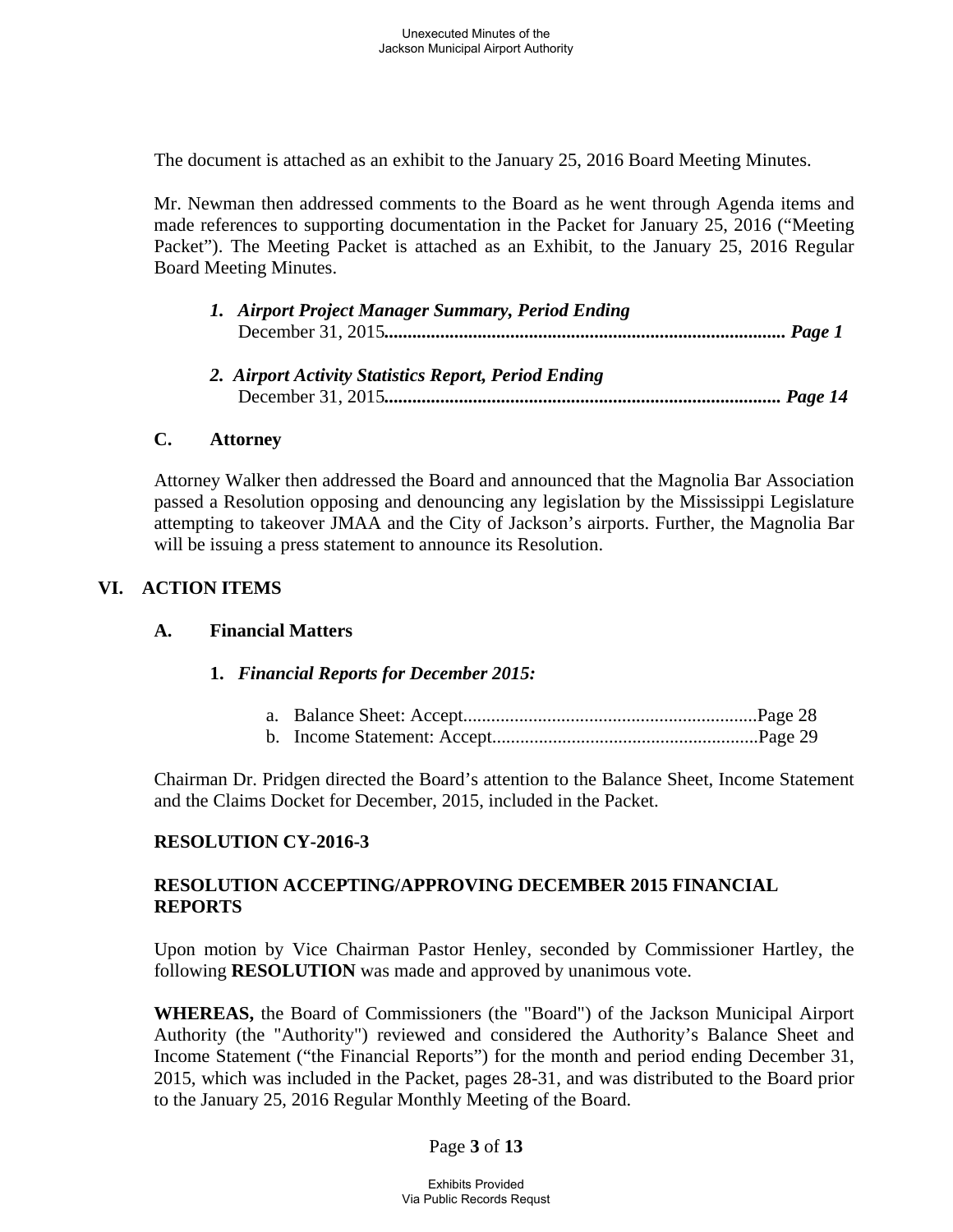**IT IS THEREFORE, RESOLVED** that the Board hereby accepts and approves the December 2015 Financial Reports: Balance Sheet and Income Statement for December, 2015.

 Yeas: Hartley, Henley, Harris, Pridgen, Reed Nays: None Abstentions: None

January 25, 2016

c. Claims Docket for December, 2015: Approve……………...................Page 32

Mr. Newman informed the Board that the WT Consulting payment claim was removed from the Claims Docket after the January 21, 2016 Work Session. There were no other changes to the Claims Docket.

### **RESOLUTION CY-2016-4**

## **RESOLUTION APPROVING THE CLAIMS DOCKET FOR THE MONTH AND PERIOD ENDING DECEMBER 31, 2015**

Upon motion by Commissioner Harris, seconded by Commissioner Reed, the following **RESOLUTION** was made and approved by unanimous vote.

**WHEREAS**, the Board of Commissioners (the "Board") of the Jackson Municipal Airport Authority (the "Authority") has reviewed and considered the Authority's Claims Docket ("Claims") for the month and period ending December 31, 2015, which was included in the Packet, pages 32-36, and was distributed to the Board prior to the January 25, 2016 Regular Monthly Meeting of the Board.

**IT IS THEREFORE, RESOLVED** that the Board hereby authorizes payment of the Claims in the amount of \$411,785.83.

Yeas: Hartley, Henley, Harris, Pridgen, Reed Nays: None Abstentions: None

January 25, 2016

d. Quarterly Statistics………………………………………………….…Page 37

Vice Chairman Pastor Henley inquired concerning whether JMAA should capitalize several items appearing on the Income Statement as Expenses. Mr. Newman stated he would investigate and provide information concerning the inquiry at a later date.

### *2.* **Early Issues**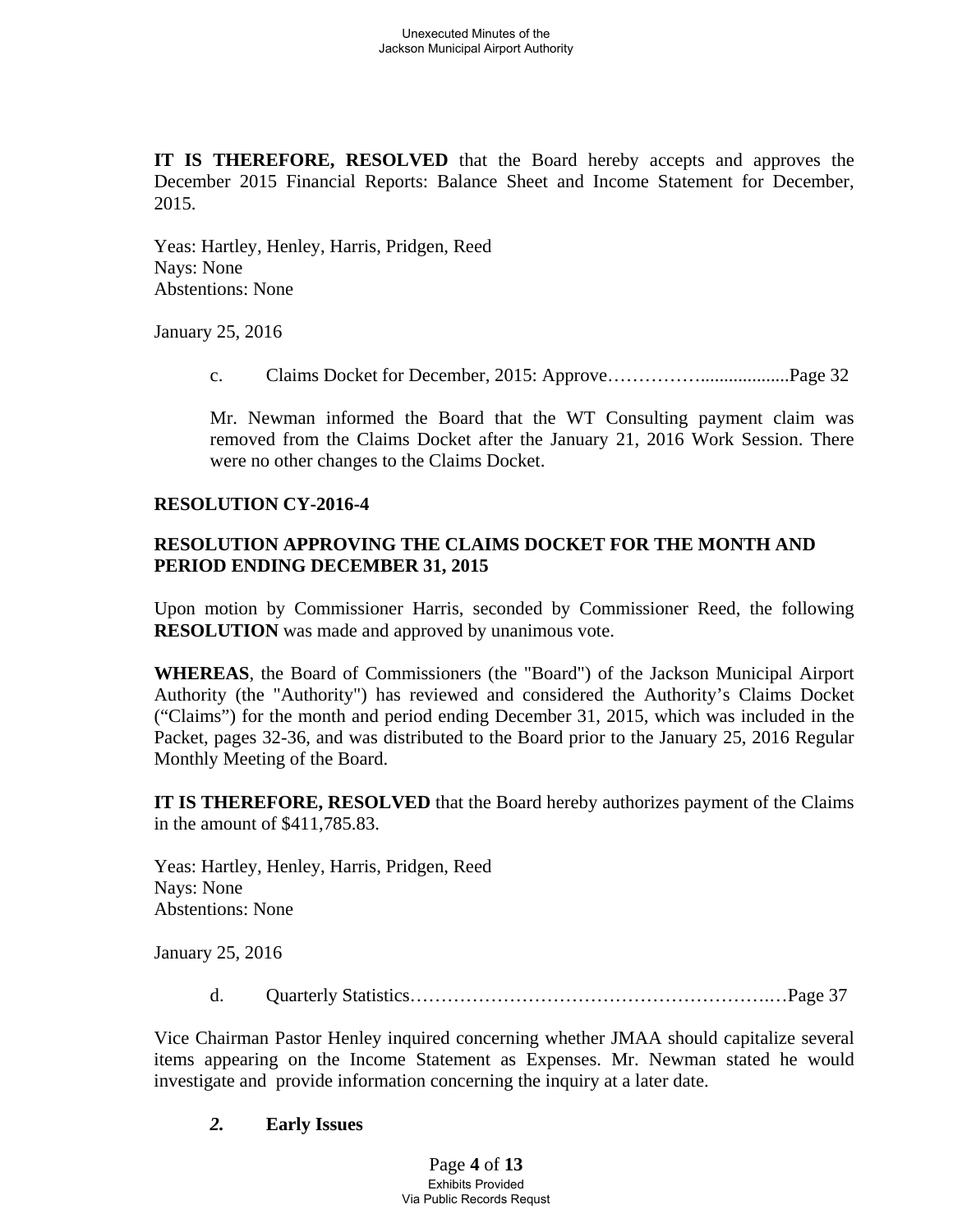None

### **B. Service Agreements**

*1. Runway Surfaces Rubber Removal, JAN: Authorize Agreement (CKS Hydro Services, Inc.)…………….…...……………………………….Page 40*

### **RESOLUTION CY-2016-5**

## **RESOLUTION AUTHORIZING THE EXECUTION OF A NON-PROFESSIONAL SERVICE AGREEMENT WITH CKS HYDRO SERVICES, INC. FOR THE REMOVAL AND DISPOSAL OF RUBBER BUILDUP ON THE RUNWAYS AT JAN**

Upon motion by Commissioner Hartley, seconded by Commissioner Reed, the following **RESOLUTION** was made and approved by unanimous vote.

**WHEREAS**, the Board has considered the request of JMAA's Staff for authority to execute a non-professional service agreement with CKS Hydro Services, Inc. of Ocean Springs, Mississippi for the removal and disposal of rubber buildup from approximately 202,445 square feet of grooved surface on Runway 26L/34R and Runway 16R/34L at the Jackson-Medgar Wiley Evers International Airport ("JAN"); and

**WHEREAS**, the costs for the services and related expenses are not to exceed the amount of \$15,171.15 and;

**WHEREAS**, the Board finds that such request, which is explained in the Memorandum dated January 11, 2016, at pages 40-41, of the Meeting Packet, ought to be granted.

**IT IS THEREFORE, RESOLVED** that the Board authorizes JMAA's Staff to execute a non-professional service agreement with CKS Hydro Services, Inc. of Ocean Springs, Mississippi for the removal and disposal of rubber buildup from approximately 202,445 square feet of grooved surface on Runway 26L/34R and Runway 16R/34L at the Jackson-Medgar Wiley Evers International Airport ("JAN"); and

**IT IS THEREFORE, FURTHER RESOLVED** that costs for the services and related expenses are not to exceed the amount of \$15,171.15. The Board finds that such request is fully explained in the Memorandum dated January 11, 2016, at pages 40-41, of the Meeting Packet.

 Yeas: Hartley, Henley, Harris, Pridgen, Reed Nays: None Abstentions: None

January 25, 2016

Page **5** of **13**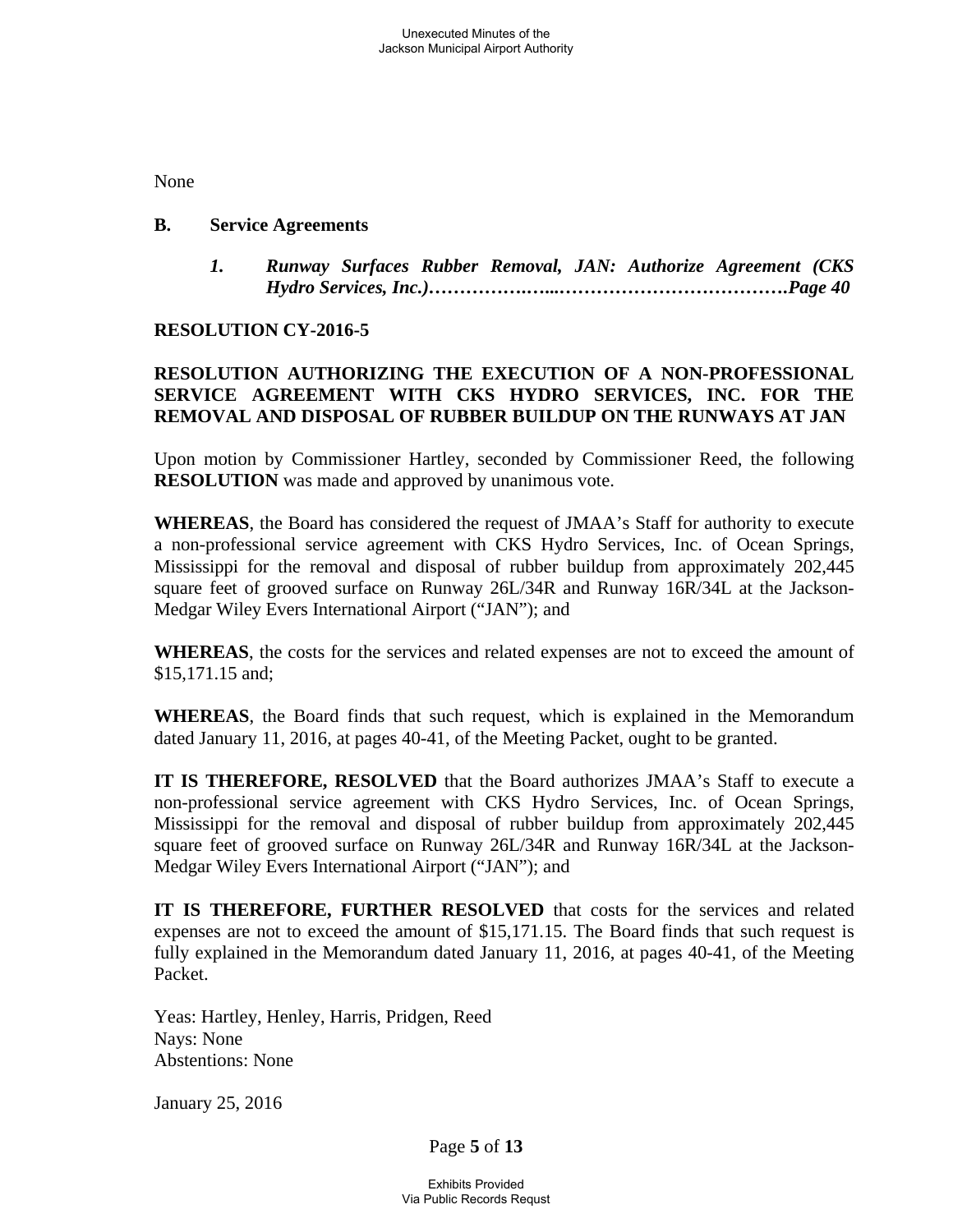*2. Wildlife Hazard Assessment and Training, JAN: Authorize Agreement (Total Environment and Wildlife Solutions, Inc.)……………………Page 42* 

### **RESOLUTION CY-2016-6**

### **RESOLUTION AUTHORIZING THE EXECUTION OF A PROFESSIONAL SERVICE AGREEMENT WITH TOTAL ENVIRONMENTAL AND WILDLIFE SOLUTIONS, INC. FOR WILDLIFE ASSESSMENT AND TRAINING**

Upon motion by Commissioner Harris, seconded by Commissioner Hartley, the following **RESOLUTION** was made and approved by unanimous vote.

**WHEREAS**, the Board has considered the request of JMAA's Staff for authority to execute a professional services agreement with Total Environmental and Wildlife Solutions, Inc. ("TEWS") of Colorado Springs, Colorado to conduct an assessment of the Jackson Municipal Airport Authority's current Wildlife Hazard Management Plan ("WHMP") and to provide training to staff, in compliance with Federal Aviation Administration ("FAA") regulatory requirements, as to the management of the Wildlife Hazard Management Program; and

**WHEREAS**, the costs for these services and related expenses are not to exceed the amount of \$3,831.00; the term of service will be from date of contract execution through September 30, 2016; and

**WHEREAS,** the assessment work must be completed no later than April 30, 2016 for submission to the FAA for its review and approval; and

**WHEREAS**, the Board finds that such requests, which are explained in the Memorandum dated January 11, 2016, at pages 42-44, of the Meeting Packet, ought to be granted.

**IT IS THEREFORE, RESOLVED** that the Board authorizes JMAA's Staff to execute a professional service agreement with Total Environmental and Wildlife Solutions, Inc. ("TEWS") of Colorado Springs, Colorado to conduct an assessment of the Jackson Municipal Airport Authority's current Wildlife Hazard Management Plan ("WHMP") and to provide training to staff, in compliance with Federal Aviation Administration ("FAA") regulatory requirements, as to the management of the Wildlife Hazard Management Program; and

**IT IS THEREFORE, FURTHER RESOLVED** that the costs for these services and related expenses are not to exceed the amount of \$3,831.00; the term of service will be from date of contract execution through September 30, 2016.

**IT IS THEREFORE, FURTHER RESOLVED** that the assessment work must be completed no later than April 30, 2016 for submission to the FAA for its review and approval. The Board finds that such requests are fully explained in the Memorandum dated January 11, 2016, at pages 42-44, of the Meeting Packet.

> Page **6** of **13** Exhibits Provided Via Public Records Requst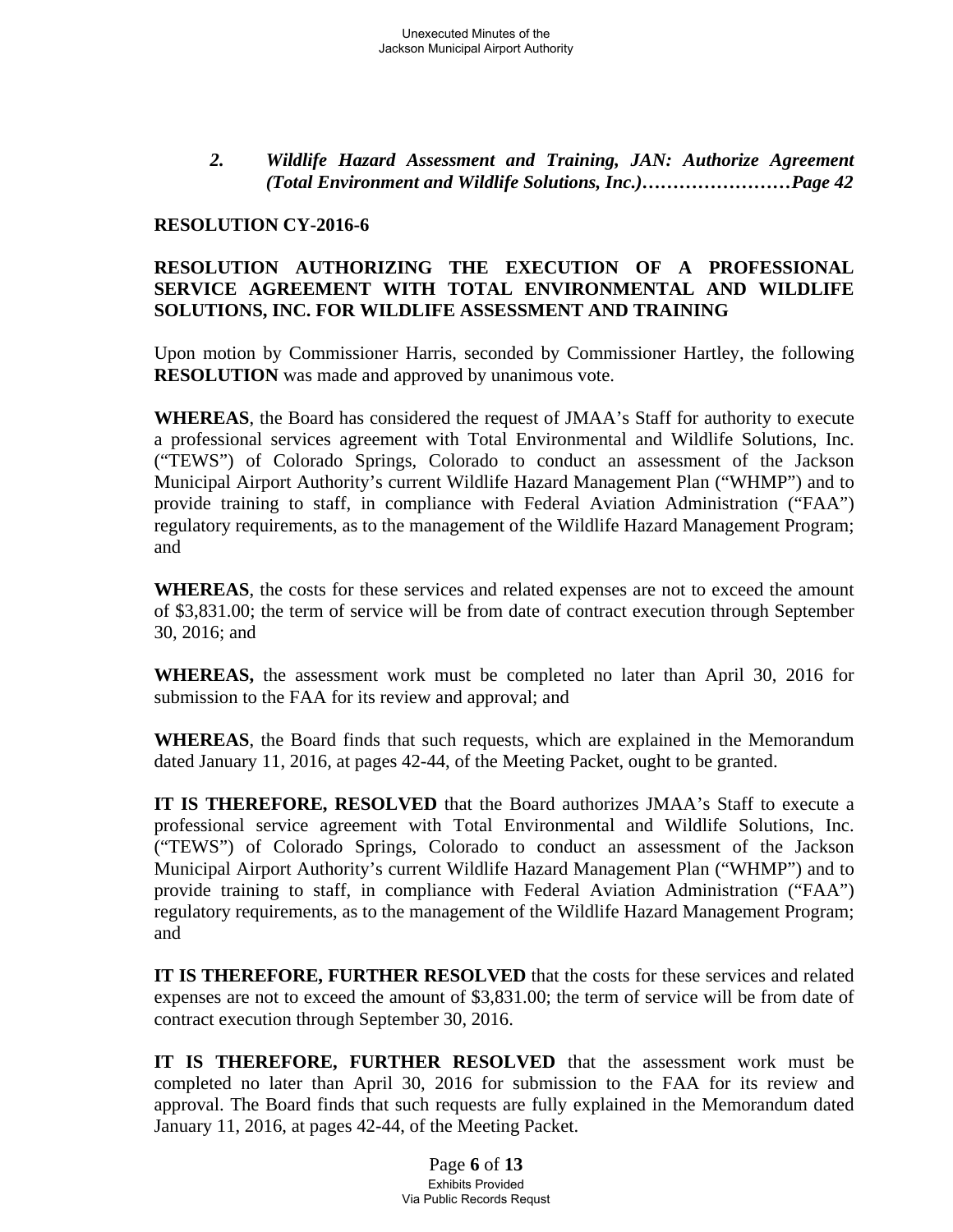Yeas: Hartley, Henley, Harris, Pridgen, Reed Nays: None Abstentions: None

January 25, 2016

Commissioner Hartley stated that performing wildlife assessment, etc., is a potential opportunity to use a MS based business. Therefore, he requested JMAA's Staff to contact the FAA and find out FAA's requirements for performing these services. Further, he requested JMAA's Staff to contact MS Wildlife Fisheries Department to identify MS businesses that may be able to be certified by FAA. He commented that JMAA should work to ensure Mississippi businesses are able to compete for opportunities such as this.

## *3. Pre-Employment Psychological Screening for Law Enforcement Officers, JAN: Authorize Agreement (William Criss Lott, Ph.D.)………...…....Page 45*

### **RESOLUTION CY-2016-7**

## **RESOLUTION AUTHORIZING THE EXECUTION OF A PROFESSIONAL SERVICE AGREEMENT WITH WILLIAM CRISS LOTT, PH.D., FOR LAW ENFORCEMENT PRE-EMPLOYMENT PSYCHOLOGICAL TESTING SERVICES**

Upon motion by Vice Chairman Pastor Henley, seconded by Commissioner Hartley, the following **RESOLUTION** was made and approved by unanimous vote.

**WHEREAS**, the Board considered the request of JMAA's Staff for authority to execute a professional service agreement with William Criss Lott, Ph.D., of The Counseling Center, PLLC, ("Counseling Center") of Ridgeland, Mississippi, to provide pre-employment psychological testing services for JMAA Law Enforcement Candidates, on an as-needed basis; and

**WHEREAS**, the term of the proposed agreement will commence April 1, 2016 and end March 31, 2017, for a total proposed agreement amount, not to exceed \$5,000.00; and

**WHEREAS**, the Board finds that such request, which is fully explained in the Memorandum dated January 8, 2016 and the attached Vitae of Dr. Lott, at pages 45-56 of the Meeting Packet, ought to be granted.

**IT IS THEREFORE, RESOLVED** that the Board authorizes JMAA's Staff to execute a professional service agreement with William Criss Lott, Ph.D., of The Counseling Center, PLLC, ("Counseling Center") of Ridgeland, Mississippi, to provide pre-employment psychological testing services for JMAA Law Enforcement Candidates, on an as-needed basis; and

Page **7** of **13**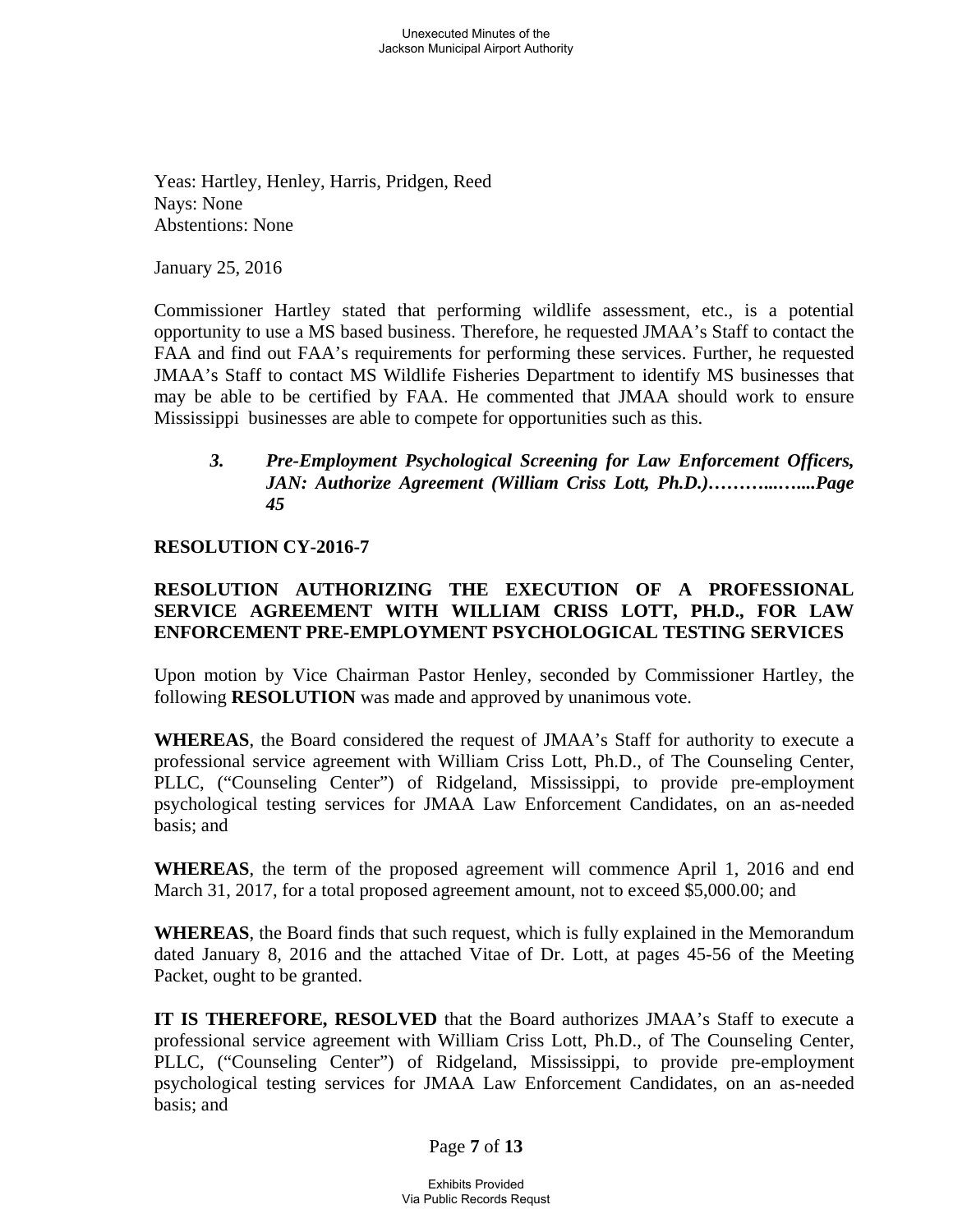**IT IS THEREFORE, FURTHER RESOLVED** that the term of the proposed agreement will commence April 1, 2016 and end March 31, 2017, for a total proposed agreement amount not to exceed \$5,000.00. The Board finds that such request is fully explained in the Memorandum dated January 8, 2016 and the attached Vitae of Dr. Lott, at pages 45 - 56 of the Meeting Packet.

 Yeas: Hartley, Henley, Harris, Pridgen, Reed Nays: None Abstentions: None

January 25, 2016

### **C. Construction Projects**

**1.** *JMAA Project No. 003-15, Environmental Remediation and Renovation of Terminal Office Space, JAN: Authorize Advertisement of Bids and Increase Project Budget***…………………………..…………………..................***Page 57*

### **RESOLUTION CY-2016-8**

## **RESOLUTION AUTHORIZING JMAA STAFF TO ADVERTISE FOR COMPETITIVE BIDS FOR ENVIRONMENTAL REMEDIATION AND RENOVATION OF THE MAIN TERMINAL FIFTH FLOOR OFFICE SPACE; AMEND EXISTING PROFESSIONAL SERVICES CONTRACT WITH M3A ARCHITECTURE AND INCREASE PROJECT BUDGET**

Upon motion by Vice Chairman Pastor Henley, seconded by Commissioner Hartley, the following **RESOLUTION** was made and approved by a majority vote (4-1-0).

**WHEREAS**, the Board has considered the request of JMAA's Staff for: (i) authority to advertise for competitive bids for environmental remediation and renovation of the fifth floor office space in the main terminal building at the Jackson-Medgar Wiley International Airport ("JAN") at an estimated construction cost of \$1,035,000.00; (ii) authority to amend the existing professional services agreement with M3A Architecture, PLLC ("M3A") to increase the scope of work of the architectural services contract for additional services, at an amount not to exceed \$20,300.00, for a new maximum contract amount of \$92,300.00; and (iii) approval of a new total project budget of \$1,189,300.00.

**WHEREAS**, the Board finds that such requests, which are fully explained in the Memorandum dated January 6, 2016, at pages 57 - 60, of the Meeting Packet, ought to be granted.

**IT IS THEREFORE, RESOLVED** that the Board: (i) authorizes JMAA's Staff to advertise for competitive bids for environmental remediation and renovation of the fifth floor office space in the main terminal building at the Jackson-Medgar Wiley International Airport

> Page **8** of **13** Exhibits Provided Via Public Records Requst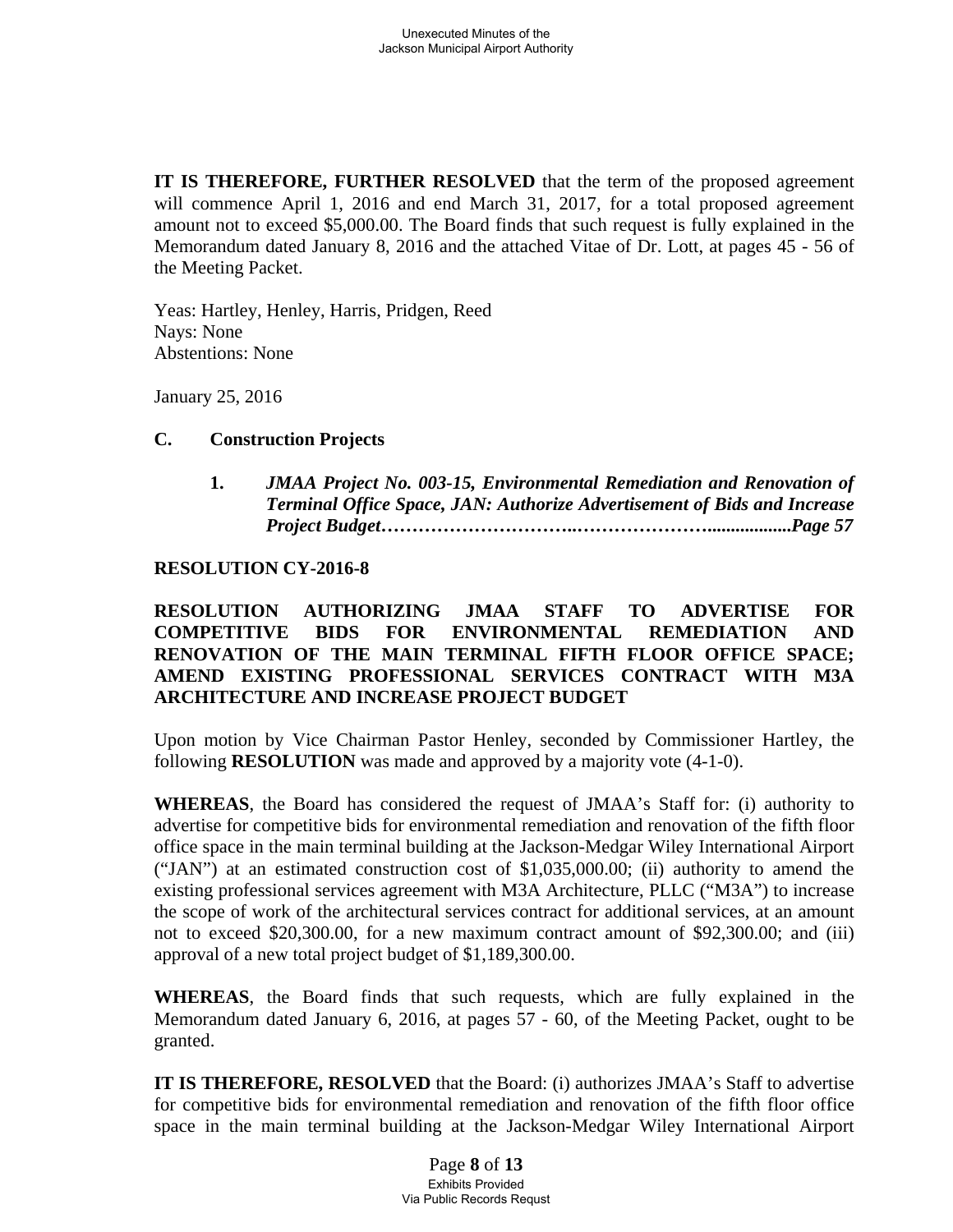("JAN") at an estimated construction cost of \$1,035,000.00; (ii) authorizes JMAA's Staff to amend the existing professional services agreement with M3A Architecture, PLLC ("M3A") to increase the scope of work of the architectural services contract to provide for additional services for an amount not to exceed \$20,300.00, for a new maximum contract amount of \$92,300.00; and (iii) approves a new total project budget of \$1,189,300.00. The Board finds that such requests are fully explained in the Memorandum dated January 6, 2016, at pages 57 - 60 of the Meeting Packet.

Yeas: Hartley, Henley, Harris, Pridgen Nays: Reed Abstentions: None

January 25, 2016

### **D. Procurements**

- **E. Grants**
- **F. Other Matters** 
	- *1. United Airlines Airport Use Permit and Lease Agreement; and ExpressJet Airlines Airport Use Permit, JAN: Authorize Agreement and Permits…….………………………………………………………....Page 61*

## **RESOLUTION CY-2016-9**

## **RESOLUTION AUTHORIZING EXECUTION OF AN AIRPORT USE PERMIT AND LEASE AGREEMENT WITH UNITED AIRLINES, INC. AND AN AIRPORT USE PERMIT WITH EXPRESS JET AIRLINES, INC.**

Upon motion by Commissioner Reed, seconded by Commissioner Hartley, the following **RESOLUTION** was made and approved by unanimous vote.

**WHEREAS,** the Board has considered authorizing JMAA's Staff to execute: (i) an Airport Use Permit authorizing United Airlines, Inc., ("United") to provide certain air transportation services; and (ii) a Lease Agreement ("Agreement") with United for approximately 4,132 square feet of space at the Jackson-Medgar Wiley Evers International Airport (JAN), and the Gate No. 2 Jet Loading Bridge; and

**WHEREAS**, the lease agreement will be for standard month-to-month terms, at a rental rate of \$79.17 per square foot, which equals \$327,130.44 annually or \$27,260.87 monthly for the JAN space. The rental rate for the Gate No. 2 Jet Loading Bridge will be \$1,122.41 monthly. The lease agreement will commence the day of beneficial occupancy after structural improvements have been finalized; and

Page **9** of **13**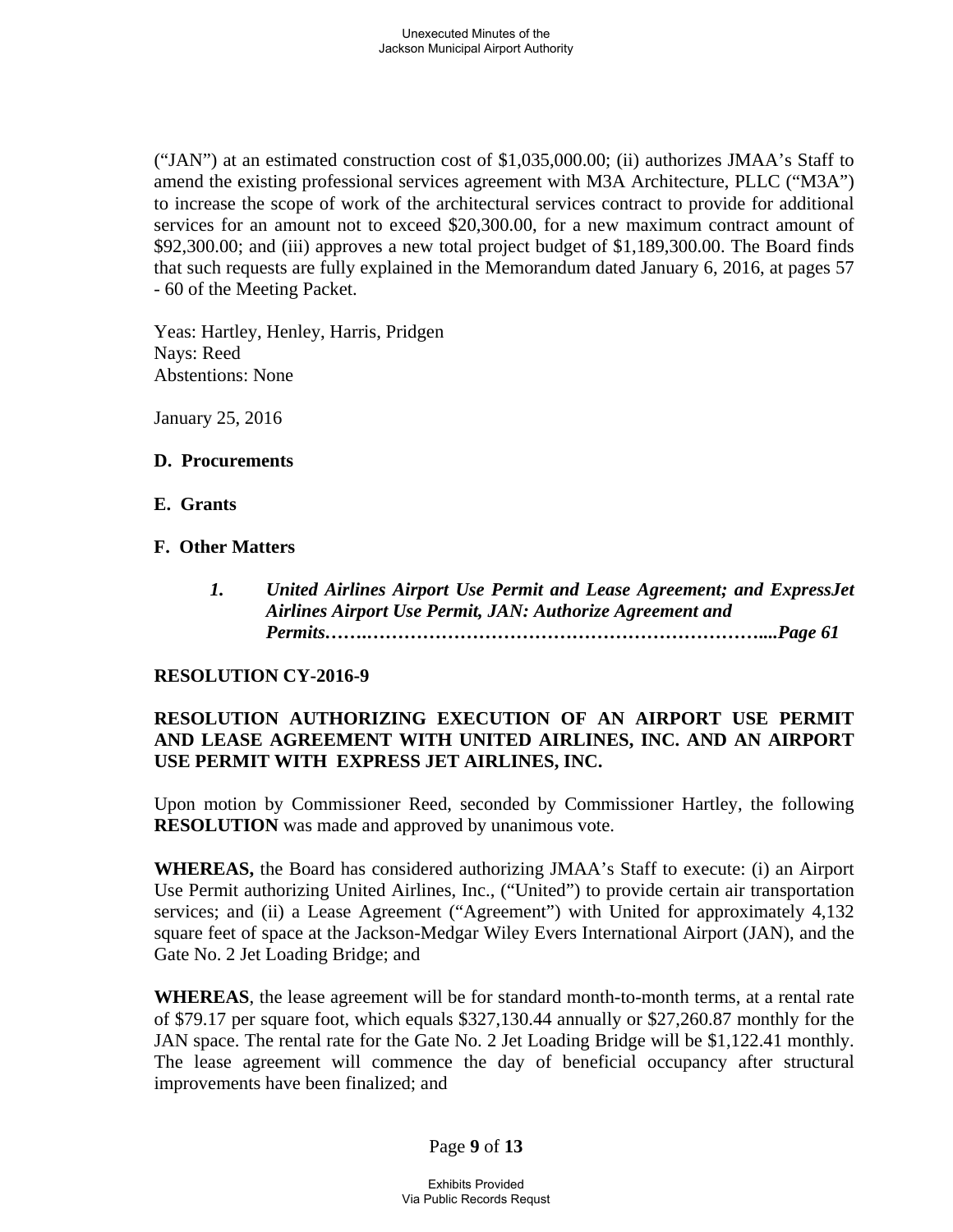**WHEREAS**, JMAA's Staff is further requesting authority to execute an Airport Use Permit authorizing ExpressJet Airlines, Inc. ("ExpressJet") to provide certain air transportation services for United at JAN; and

**WHEREAS**, the Board finds that such requests, which are fully explained in the Memorandum dated January 8, 2016, at pages 61-62, of the Meeting Packet, ought to be granted.

**IT IS THEREFORE, RESOLVED** that the Board hereby authorizes JMAA's Staff to execute: (i) an Airport Use Permit authorizing United Airlines, Inc., ("United") to provide certain air transportation services; and (ii) a Lease Agreement ("Agreement") with United for approximately 4,132 square feet of space at the Jackson-Medgar Wiley Evers International Airport (JAN), and the Gate No. 2 Jet Loading Bridge; and

**IT IS THEREFORE, FURTHER RESOLVED** that the lease agreement will be for standard month-to-month terms, at a rental rate of \$79.17 per square foot, which equals to \$327,130.44 annually or \$27,260.87 monthly for the JAN space. The rental rate for the Gate No. 2 Jet Loading Bridge will be \$1,122.41 monthly. The lease agreement will commence the day of beneficial occupancy after structural improvements have been finalized; and

**IT IS THEREFORE, FURTHER RESOLVED** that JMAA's Staff is authorized to execute an Airport Use Permit authorizing ExpressJet Airlines, Inc. ("ExpressJet") to provide certain air transportation services for United at JAN.

**IT IS THEREFORE, FURTHER RESOLVED** The Board finds that such requests are fully explained in the Memorandum dated January 8, 2016, at pages 61 - 62 of the Meeting Packet.

Yeas: Hartley, Henley, Harris, Pridgen, Reed Nays: None Abstentions: None

January 25, 2016

# **2. Board Travel-Conferences Updates**

## **(a) AAAE 30th Annual Aviation Issues Conference January 10 through 14, 2016**

Chairman Dr. Pridgen, Commissioner Reed and Commissioner Harris previously reported about their attendance at the AAAE 30<sup>th</sup> Annual Aviation Issues Conference, Maui, HI, January 10-14, 2016, during the January 21, 2016 Regular Work Session.

## **(b) AAAE Airport Finance and Administration Conference January 10 through 12, 2016**

Vice Chairman Pastor Henley reported about his attendance at the 2016 AAAE Finance and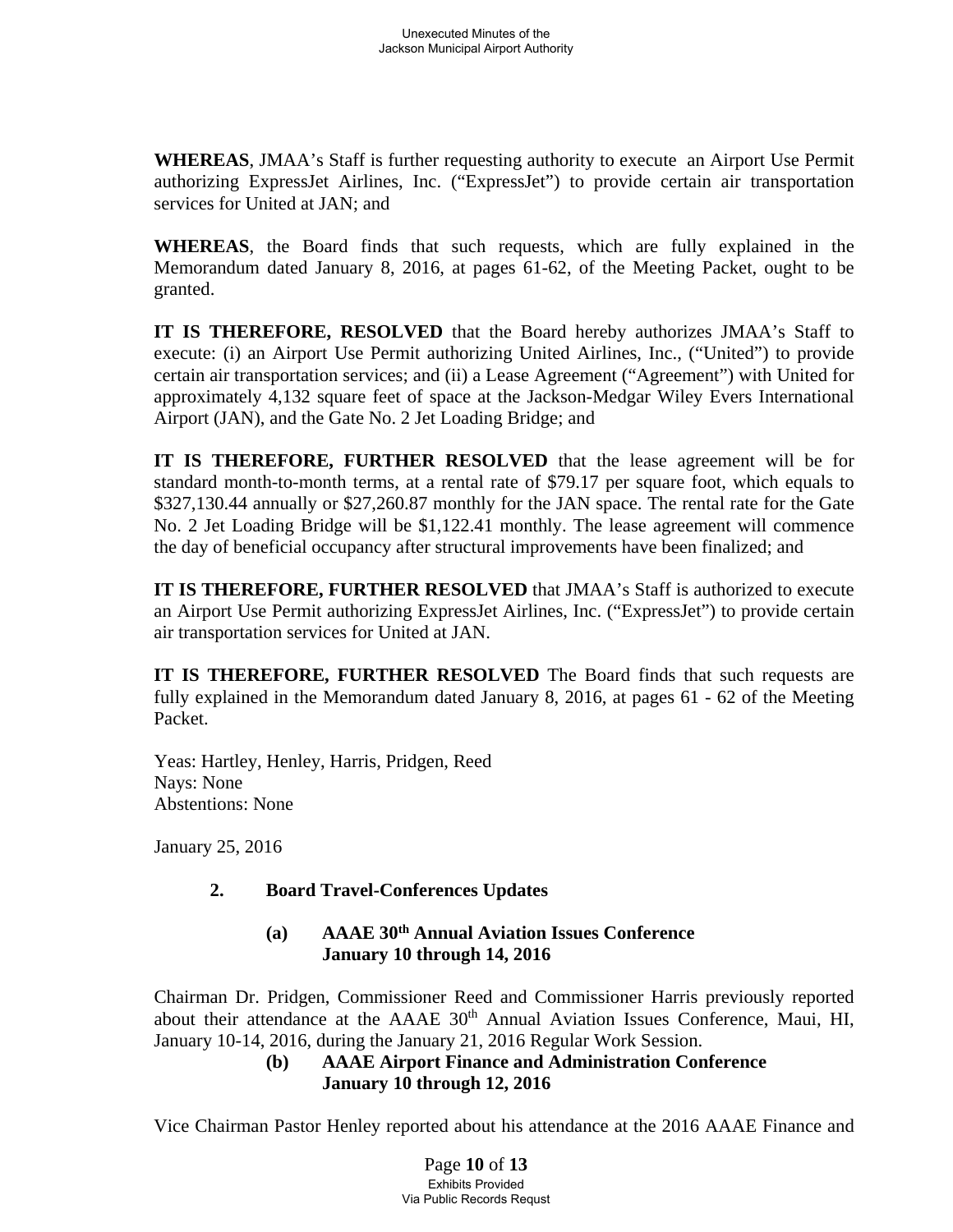Administration Conference, Marco Island, FL, January 10-12, 2016. Vice Chairman Pastor Henley announced the salient points taken from the conference. During his presentation, he discussed those topics with the Board of Commissioners.

The printed notes taken by Vice Chairman Pastor Henley are attached as an Exhibit to the January 25, 2016 Regular Board Meeting Minutes. Also, the AAAE Finance and Administration Conference agenda is attached as an Exhibit to the January 25, 2016 Regular Board Meeting Minutes.

In response to Vice Chairman Pastor Henley talking about emergency contingency plans during his presentation and Chairman Dr. Pridgen's inquiry about JMAA's emergency contingency plans, Mr. Newman briefed the Board as follows regarding JMAA's contingency plans.

He is a proponent of staying prepared and currently JMAA conducts periodic drills and tabletops to ensure emergency contingency plans are in place and operational. He further stated that he plans to move JMAA forward by having drills and tabletops quarterly. At each quarterly review JMAA will take one segment of activity, and review it to determine how to move forward. Also, the financial aspect of the emergency contingency plan is reviewed periodically.

Commissioner Harris asked about JMAA's policy recommendation concerning UBER.

 Mr. Newman advised the Board that JMAA's Staff spoke to him about proposed regulations and recently circulated them internally. The next step is to go out to the ground transportation community and get its input. Afterwards, JMAA will coordinate with the Jackson City Council. Once JMAA's proposed regulations are consistent with the City of Jackson's regulations, Staff will present the regulations to the Board.

Commissioner Hartley inquired as to JMAA un-manned aircraft policy. Mr. Newman advised the Board that there are already regulations that prohibit un-manned aircrafts near airports. The plan is to get with local law enforcement to address any issues.

Commissioner Hartley then introduced Jackson, MS Ward 5 City Councilman Charles Tillman. He expressed appreciation to Mr. Tillman for his attendance and supporting JMAA. The Board and audience members all applauded Councilman Tillman.

Mr. Newman informed the Board that he did not bring to the Board Meeting his written report for the AAAE 30th Annual Aviation Issue Conference, but that he would provide his report for attachment to the Minutes.

Commissioner Harris stated that she would provide her written report, as well, for attachment to the Minutes.

## **OPEN SESSION**

Vice Chairman Pastor Henley then moved that the Board go into a Closed Session to discuss

### Page **11** of **13**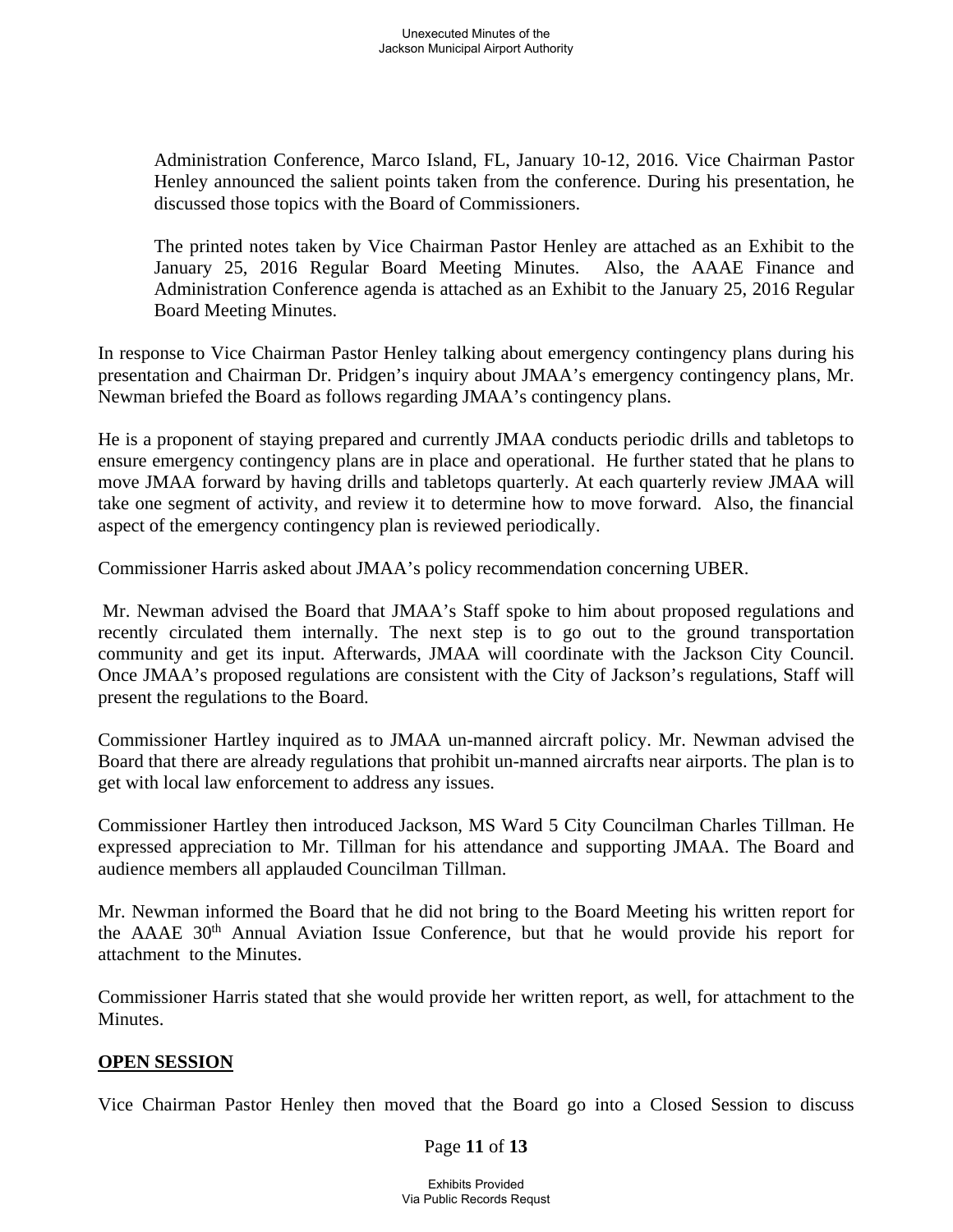whether to go into an Executive Session to consider matters that he believed can be discussed in Executive Session, and Commissioner Harris seconded the motion.

The Board by a vote of 5-0-0, resolved that the session be closed. Chairman Dr. Pridgen asked all, except Mr. Carl D. Newman, CEO, attorneys from Walker Group, PC and The May Law Firm, to leave the room.

All present, with the exceptions noted, were directed to vacate the room; this was done.

The Board went into Closed Session at 4:35 p.m.

#### **CLOSED SESSION**

Vice Chairman Pastor Henley then moved that the Board enter into Executive Session to discuss one (1) one litigation matter and one (1) potential litigation matter. Commissioner Harris seconded the motion to enter Executive Session, and the Commissioners voted 5-0-0 to enter Executive Session for the stated purposes.

The Closed Session ended at 4:38 p.m.

### **OPEN SESSION**

Chairman Dr. Pridgen then invited all persons outside the room to re-enter, some did.

Chairman Dr. Pridgen then stated in Open Session that the Board, during Closed Session, voted to enter into Executive Session to consider one (1) litigation matter and one (1) potential litigation matter.

Chairman Dr. Pridgen asked all present, with the exception of Mr. Carl D. Newman, CEO, attorneys from Walker Group, PC and The May Law Firm, to leave the room.

The Board went into Executive Session at 4:39 p.m.

### **EXECUTIVE SESSION**

During the Executive Session, the Board discussed one (1) litigation matter and one (1) potential litigation matter.

The Board took no action on any of the matters discussed during Executive Session. Upon motion by Commissioner Hartley, seconded by Commissioner Harris, and unanimous approval (5-0-0), the Executive Session was ended at 5:54 p.m.

Chairman Dr. Pridgen invited all persons outside the room to re-enter; some did, and Chairman Dr. Pridgen announced that the meeting was once again open.

### **OPEN SESSION**